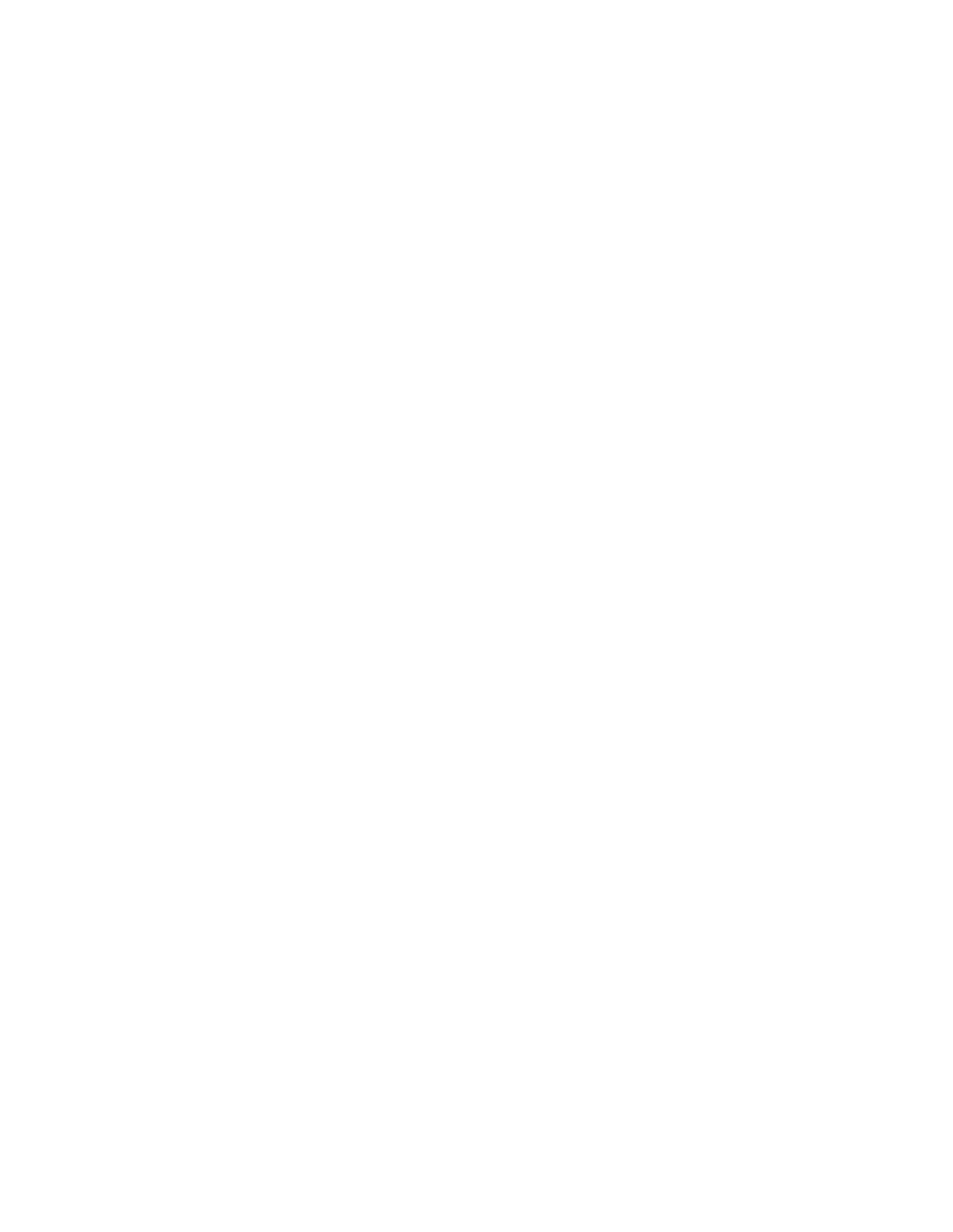## **Bethel Christian School Registration for 2022-2023**

**Classes for Two year old children:** 

 Monday, Wednesday and Friday, 8:30-11:30 \$345.00/month Tuesday and Thursday, 8:30-11:30 \$265.00/month

**Classes for Three Year old children:**  Monday, Wednesday and Friday, 8:30-11:30 \$345.00/month Tuesday and Thursday, 8:30-11:30 \$265.00/month

**Classes for Four Year old children:**  Monday, Wednesday and Friday, 8:15-11:35 \$375.00/month Monday -Thursday, 8:00-11:30 \$395.00/month (7:45 drop off)

 **Registration Fee**: \$100.00

**Material Fees:**

 Two Day Class \$200.00 Three Day Class \$225.00 Four Day Class \$250.00

**Postmark Dates:**

 **Current students of church members: First Friday in January Current students: Second Friday in January**

**Church members: Third Friday in January**

**General Public: Fourth Friday in January.**

 **registration fee on the date indicated above. Any forms received with a postmark earlier then your designated date will be returned. Please mail the registration form and payment of material and**

 **Mail forms to: Bethel Christian School 129 West 4th Street**

 **Lewes DE. 19958**

 **September's tuition payment is due August 1st-10th.**

 **Material fee is nonrefundable after May 1st. All tuition will be collected a month in advance.**